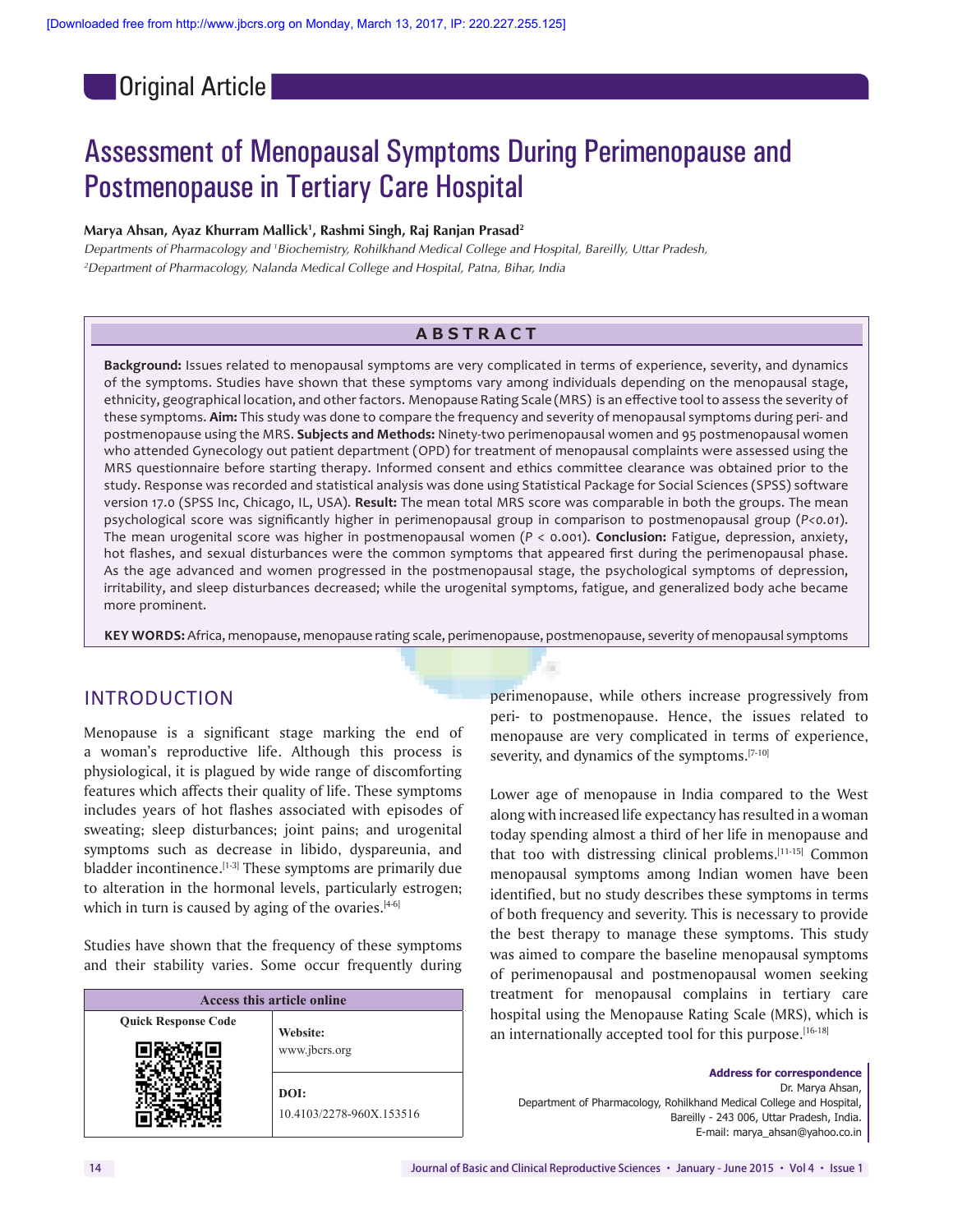## SUBJECTS AND METHODS

#### **Study design**

This questionnaire‑based study was carried out at a tertiary care hospital in Patna on patients attending Gynecology outpatient department (OPD) for treatment of menopausal complains. The study was approved by the Institutional Ethics Committee and consent was obtained from the patients to participate. The study was carried out from October 2012 to October 2013. A total of 187 patients between 40 and 65 years of age were randomly selected from those who had reported to the OPD with complaints of menopausal symptoms. Of these 92 were perimenopausal and 95 were postmenopausal according to the Stages of Reproductive Aging Workshop (STRAW) +10 criteria.<sup>[19]</sup> Patients with undiagnosed vaginal bleeding, cardiac disease, liver disorder, diabetes mellitus, breast tumor, or other malignancies; history of stroke or transient ischemic attack; and history of hormonal treatment or soybean derived products in previous 12 months were excluded from the study.

#### **Instrument and data collection**

The pretested questionnaire consisted of three sections: A, B, and C. Section A consisted of sociodemographic data which included age, marital status, religion, educational, and occupational background. Section B dealt with detailed menstrual history and included assessment of menopausal status of the patient according to the STRAW  $+$  10 classification which divided menopausal staging into: Postmenopausal (no menstrual bleeding in the last 12 months); late perimenopausal (amenorrhea  $\geq 60$  days); and early perimenopausal (irregular menses without skipping cycles and more than 7 day difference in length of consecutive cycles).[19]

The late and early perimenopausal patients were clubbed as the perimenopausal group for ease of statistical analysis.

In section C, the English version of the MRS questionnaire was used as a tool for assessing menopausal symptoms. The MRS questionnaire includes 11 symptoms on a scoring scale from "0" (none) to "4" (very severe symptoms). The symptoms were further grouped into three subscales: somatic, psychological, and urogenital. The English version of MRS which is formally validated scale according to the requirements for quality of life instrument was used in the study. As most of the participants did not know English, the questionnaire was administered by face‑to‑face interview in the local language by a dedicated postgraduate student. Patients answering mild and moderate were grouped as one and those answering severe to very severe were also grouped together while calculating the prevalence. This was done to eliminate any bias while choosing the best response.

#### **Statistical analysis**

Data was analyzed using Statistical Package for Social Sciences (SPSS) software version 17.0 (SPSS Inc, Chicago, IL, USA). Results are presented as number (percentage) and mean  $\pm$  standard deviation wherever appropriate. Chi‑square test was applied to compare the frequency and severity of symptoms among the peri- and postmenopausal group.  $P < 0.05$  was considered as the cut-off value for significance.

#### RESULT

The mean age of the perimenopausal group was 43.45 (2.02) years and that of postmenopausal group was 48.52 (2.27) years. Among the postmenopausal women, the mean age of menopause observed in our study was 45.29 (2.17) years. The frequency and severity of menopausal symptoms experienced by the peri-and postmenopausal women, respectively as assessed by MRS is depicted in Table 1. Most of the women belonged to middle socioeconomic group and had almost similar educational background, hence it did not significantly affect the difference in their responses.

The mean total response score of the perimenopausal group was 21.4 (5.11) and that of the postmenopausal group was 20.01 (3.99) [Figure 1]. The mean score for somatic subscale and psychological scale was higher in perimenopausal women in comparison with postmenopausal women. The increase in psychological subscale was statistically significant (*P<0.01*). However, the mean score for urogenital subscale was significantly higher (*P* < 0.001) in postmenopausal women [Figure 2]. Reliability test of the MRS questionnaire responses yielded Cronbach's alpha of the somatic subscale 0.740, psychological subscale 0.718, and urogenital subscale 0.718. These scores indicate that the response were reliable.

#### **DISCUSSION**

Menopause is characterized by an estrogen deficient state and is often met with fear by many women. $[20]$  As many organs of the body are sensitive to estrogen, a reduction in estrogen level gives rise to a number of physical, psychological, and sexual changes.[21] Studies have shown that the frequency of the symptoms varies over time. Some happen frequently in the perimenopause and decrease over time, while others increase progressively from perimenopause to postmenopause and become more severe towards the end of life.<sup>[7-10]</sup>

Besides the menopausal status, ethnic variations also affect the prevalence and severity of menopausal symptoms.[22,23]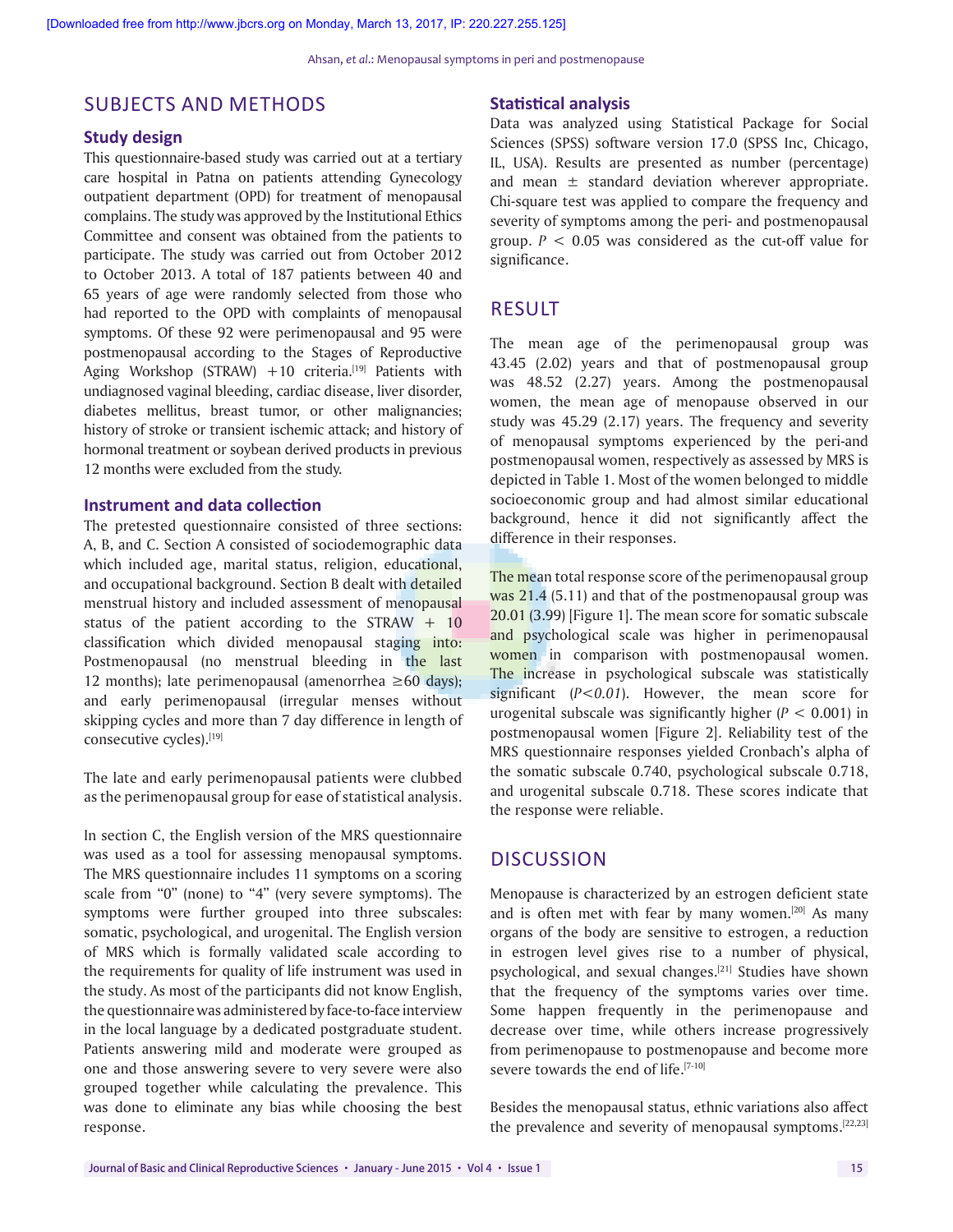| Table 1: Frequency and severity of menopausal symptoms among the perimenopausal $(n=92)$ and postmenopausal<br>women $(n=95)$ on the menopause rating scale |                          |                  |                       |                          |                         |                       |  |
|-------------------------------------------------------------------------------------------------------------------------------------------------------------|--------------------------|------------------|-----------------------|--------------------------|-------------------------|-----------------------|--|
| <b>Menopausal symptoms</b>                                                                                                                                  | Perimenopause (n=92) (%) |                  |                       | Postmenopause (n=95) (%) |                         |                       |  |
|                                                                                                                                                             | No symptom               | Mild to moderate | Severe to very severe | No symptom               | <b>Mild to moderate</b> | Severe to very severe |  |
| Somatic                                                                                                                                                     |                          |                  |                       |                          |                         |                       |  |
| Hot flashes                                                                                                                                                 | 31(33.70)                | 33(35.87)        | 28(30.43)             | 44 (46.32)               | 48(50.53)               | 3(3.16)               |  |
| Cardiac symptoms                                                                                                                                            | 28(30.43)                | 58 (63.04)       | 6(6.52)               | 22(23.16)                | 67 (70.53)              | 6(6.32)               |  |
| Sleep disturbances                                                                                                                                          | 42(45.65)                | 38 (41.30)       | 12(13.04)             | 52 (54.74)               | 43(45.26)               | $\Omega$              |  |
| Joint and muscle discomfort                                                                                                                                 | $\circ$                  | 49 (53.26)       | 43(46.74)             | $\circ$                  | 9(9.47)                 | 86 (90.53)            |  |
| Psychological                                                                                                                                               |                          |                  |                       |                          |                         |                       |  |
| Depression                                                                                                                                                  | 6(6.52)                  | 71(77.17)        | 15(16.30)             | 58 (61.05)               | 21(22.11)               | 16 (16.84)            |  |
| Irritability                                                                                                                                                | $\Omega$                 | 70 (76.09)       | 22(23.91)             | 22(23.16)                | 67(70.53)               | 6(6.32)               |  |
| Anxiety                                                                                                                                                     | 3(3.26)                  | 65(70.65)        | 24(26.09)             | 12(12.63)                | 83(87.37)               | $\Omega$              |  |
| Physical and mental exhaustion                                                                                                                              | $\Omega$                 | 12(13.04)        | 80(86.96)             | $\Omega$                 | 19(20)                  | 76 (80)               |  |
| Urogenital                                                                                                                                                  |                          |                  |                       |                          |                         |                       |  |
| Sexual problems                                                                                                                                             | $\circ$                  | 34 (36.96)       | 58(63.04)             | $\Omega$                 | 12(12.63)               | 83 (87.37)            |  |
| Bladder problems                                                                                                                                            | 31 (33.70)               | 55 (59.78)       | 6(6.52)               | 13 (13.68)               | 60(63.16)               | 22(23.16)             |  |
| Vaginal dryness                                                                                                                                             | $\circ$                  | 74 (80.43)       | 18 (19.57)            | $\circ$                  | 9(9.47)                 | 86 (90.53)            |  |



**Figure 1:** Mean total score of peri-and postmenopausal women on MRS. MRS = Menopause Rating Scale

Common menopausal symptoms in India vary when compared to the West. There are variations within different regions of the country.[16‑18] These diversities occur because women experience reductions in estrogen levels in a wide variety of ways with greater interindividual variation.<sup>[23,24]</sup>

The mean age at menopause for the postmenopausal group observed in our study was 45.29 (2.17) years, which is lower than the mean age at menopause in Caucasians, but it was within the normal range for the Indian population. $[12]$ 

This study was undertaken to describe the menopausal symptoms in terms of prevalence and severity in the treatment seeking women. The assessment tool used in our study was the MRS, which is widely tested and accepted internationally.<sup>[18]</sup> The English version of the MRS questionnaire was used. Although it is a self‑administered questionnaire, the questions were translated to the patients in the local language and correct response was recorded. This was done because majority of the patients did not understand English. MRS is composed of 11 most commonly experienced symptoms and each symptom is given a score from 0 (none) to 4 (very severe). The symptoms are further grouped into three subscales. The somatic subscale includes scores of hot flashes,



**Figure 2:** Mean score of subscales of peri-and postmenopausal women on MRS

heart discomfort, sleep problems, and joint and muscular discomfort. The psychological subscale adds up scores of depressive mood, irritability, anxiety, and physical and mental exhaustion. Sexual problems, bladder problems, and dryness of vagina are included in the urogenital subscale.<sup>[16-18]</sup>

The mean total score of the symptoms in both the groups were comparable at 21.4 (5.11) and 20.03 (3.99) for peri‑ and postmenopausal, respectively and there was no significant difference between the total scores of the subscales.

#### **Somatic subscale**

In the present study, 112 (40.1%) women reported experiencing episodes of hot flashes, sweating, and/or night sweats in the preceding 4 weeks. Prevalence of vasomotor symptoms shows wide variation throughout the world. Studies in the Western population report a higher prevalence up to 75%, while a study in Malaysia reported a prevalence (41.6%) similar to our study.<sup>[7-11,22]</sup> Even in India, there are wide variations in prevalence of hot flashes during menopause in different regions. Sharma *et al*., reported a higher prevalence (53.86%) of vasomotor symptoms in a study done in Northern India, while Shah *et al*., had reported only 19% of women in Mumbai complaining of hot flashes.<sup>[13-15]</sup>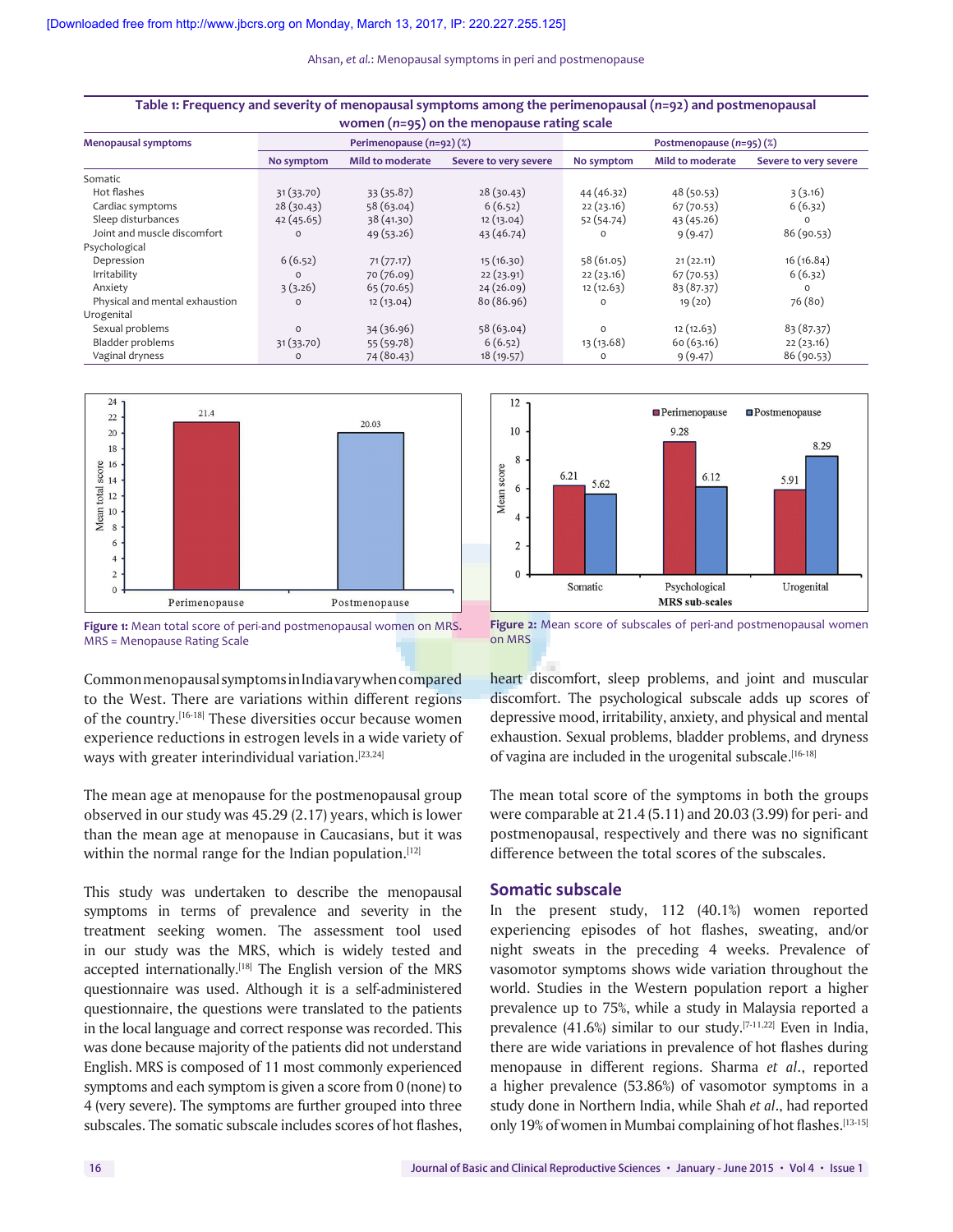Among the 92 perimenopausal women interviewed, 61 subjects(66.3%) reported experiencing episodes of hot flashes and/or nightsweats and 28 (35.87%) had severe to very severe symptoms. Though 46 postmenopausal women (52.63%) still reported hot flashes in the past 4 weeks, these were mostly mild to moderate in nature. Similar observations were made in the Menopause Epidemiology (MEPI) study. They reported that 79% of perimenopausal women and 65% of postmenopausal women experienced hot flashes.[9] The data by Study of Women's Health Across the Nation (SWAN) also indicated that hot flushes were more frequently reported by women in the late perimenopause.<sup>[25]</sup>

Hot flashes are believed to result from the brain's response to diminished estrogens and estrogen fluctuations that occur during the menopausal transition. With time as the fluctuations decrease, so does the severity of the hot flashes. Besides hormone levels, ethnicity, climate, diet, lifestyle, smoking, and their attitude towards menopause also affect the prevalence of vasomotor symptoms.<sup>[20-26]</sup>

Ninety-three women (49.73%) in our study reported that they had sleep problems such as difficulty in falling asleep, waking up through the night, or waking up early. The frequency of sleep disturbances were comparable between the two groups, though they were more severe in the perimenopausal group compared to the postmenopausal group. But this was statistically not significant. These findings were found to correspond to findings done in other studies in Indian, Asian, as well as Caucasian women.<sup>[3,8,13,27]</sup> The Medical Research Council National Survey of Health and Development (NSHD) identified that menopausal transition and its associated symptoms especially night sweats were associated with trouble initiating sleep and sleep fragmentation. To add to this, sleep disturbances may occur independently of menopause in postmenopausal women as nocturia, depression and stress increase with age and may disturb sleep.<sup>[28]</sup>

All the women interviewed in our study complained of rheumatic complaints like muscle and joint pains. While only 46.74% of perimenopausal women had severe to very severe symptoms, it rose markedly to 90.53% women reporting such severity in the postmenopausal group. This statistically significant (*P* < 0.001) increase in severity can be attributed to worsening of menopause-linked osteoporosis. In similar demographic studies, joint pains and body ache was found to be the commonest menopausal complain in the Indian population unlike the West.<sup>[12-15,29]</sup> This has been attributed to poor diet and low calcium intake by women in the youth and lack of physical exercise.[12]

#### **Psychological subscale**

Perimenopausal women had 35% higher psychological score than postmenopausal women indicating higher frequency and severity of symptoms  $(P < 0.001)$ . This decrease in symptom is attributed to the decrease in the fluctuation of estrogen levels. The importance of estrogen in cognition has been demonstrated by Jacob and colleagues.<sup>[30]</sup> The most consistent symptom in both the groups was physical and mental exhaustion, but the severity varied. It was observed that 80 perimenopausal women (86.96%) complained of severe to very severe symptoms as opposed to 76 postmenopausal women (80%). Physical and mental exhaustion was also found to be one of the commonest findings in other studies done in the Indian population.[11,13,14]

It has been suggested that during a hot flush, blood flow decreases to the hippocampus, possibly impairing memory and cognition.[31,32] The severity of the symptoms of irritability, anxiety and depression also decreased with progressing age. Besides fluctuating estrogen levels, another reason for depression and anxiety could be apprehension towards menopause. The Melbourne Women's Midlife Health Project carried out a large‑scale study, the results of which indicated that depression scores were higher for women who were in the menopause transition stage (i. e., had not reached final menstrual period) or who had experienced surgical menopause.[33]

#### **Urogenital subscale**

Postmenopausal women had 28% higher urogenital score than perimenopausal women  $(P = 0.008)$ . As the frequency of symptom was similar in both the groups, the higher score of urogenital scale in postmenopausal women was attributed to more severe symptoms among them compared to the perimenopausal women. Similar distribution of urogenital symptoms was also documented by other studies.<sup>[3,8,11]</sup>

All the women in our study reported a decrease in libido, sexual activity and satisfaction. Seventy percent of perimenopausal women also complained of having difficulty in urination, increased frequency, and bladder incontinence. The same was reported by 87% of postmenopausal women. However, bladder problems were more troublesome among the postmenopausal women with 23.1% reporting severe to very severe symptoms compared to 6.52% perimenopausal women with similar severity. 90.53% of the postmenopausal women reported severe to very severe vaginal dryness compared to 19.57% in the perimenopausal group.

As the women progress in postmenopausal age, estrogen levels further falls and it results in vaginal atrophy, dryness, and other urogenital symptoms. Changes in the vaginal environment after menopause predisposes to urinary tract infection (UTI). Recurrent UTI in postmenopausal women are associated with urinary incontinence, cystocele, and increased post‑void residual volume.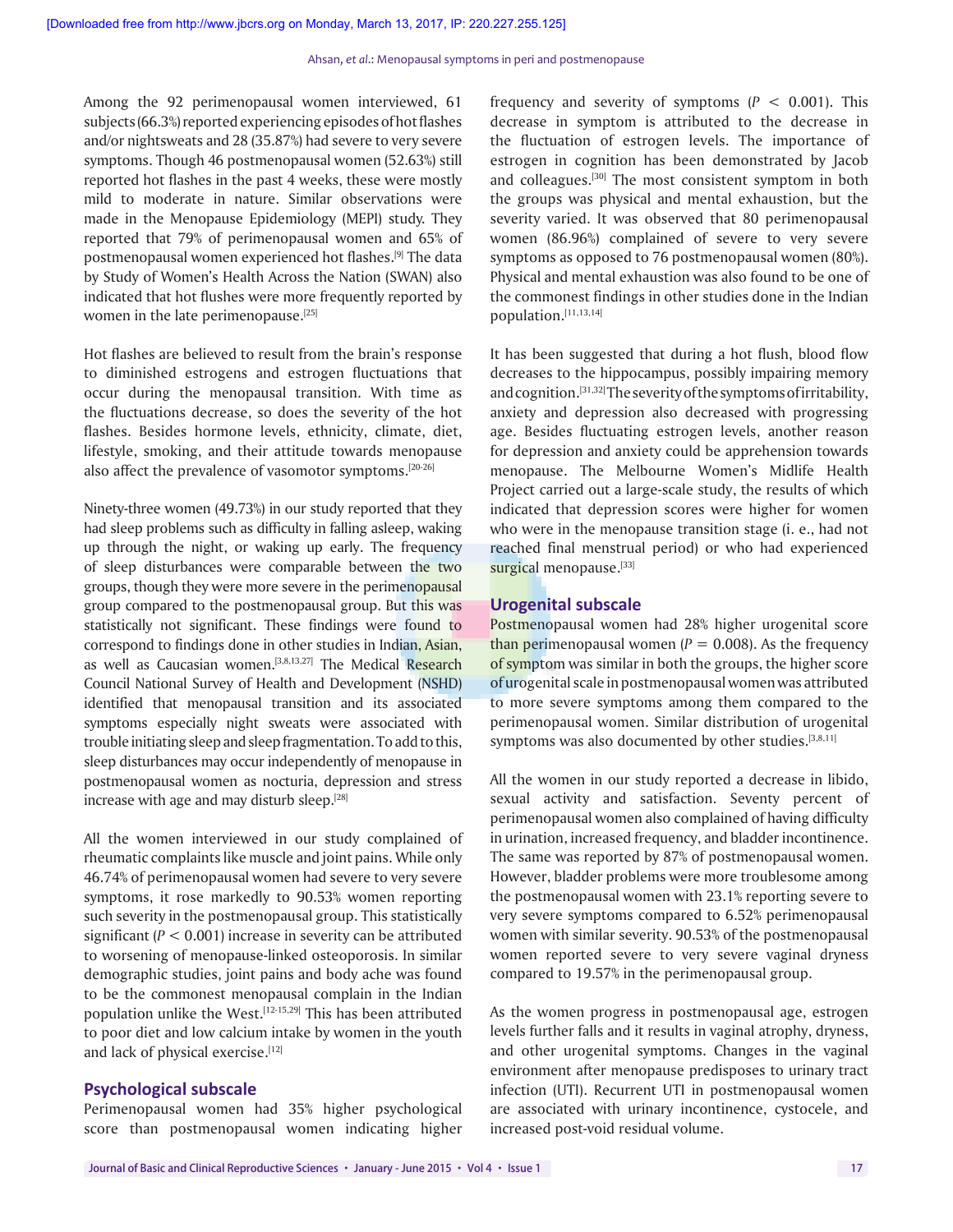Increasing awareness, lower age of menopause in India, and the added burden of surgical menopause has made the woman seek therapy for a quality life. Healthcare providers need to tailor the therapy according to the most prominent complaint. Perimenopausal women with prominent vasomotor symptoms and psychological symptoms are most likely to benefit from systemic hormone replacement therapy (HRT).<sup>[2]</sup> Other alternative therapies have also been tried for the classical presentation of vasomotor symptoms with some success. These alternative therapies are most likely to succeed in perimenopausal women instead of postmenopausal women in whom hot flashes are not of much concern. The main concern of postmenopausal women is the urogenital problems for which local estrogen cream is the most judicious therapy. Also, in postmenopausal women, worsening joint and muscle pain deserves special attention from the healthcare provider.

The limitation of our study was small sample size. Moreover, the study was done in patients with symptoms severe enough to warrant treatment. Thus, the result cannot be extrapolated to the population at large. The results are only to guide in selecting the best form of therapy. MRS questionnaire is a self‑administered questionnaire, but was administered by face-to-face interview in the local language. Some bias is to be expected due to this also.

#### **CONCLUSION**

During menopausal transition there are a lot of fluctuations in the hormone levels (especially estrogen) and thus women experience many symptoms and conditions. However, the influence of this fluctuation varies from one woman to another. The present study using the MRS showed that the mean age of menopause was 45.29 (2.17) years. Study of the 11 symptoms on the MRS found that these symptoms were more common and severe during the perimenopausal phase. Fatigue, depression, anxiety, hot flashes, and sexual disturbances were the common symptoms that appeared first during the menopausal transition. As the age advanced and women progressed in the postmenopausal stage, the psychological symptoms of depression, irritability, and sleep disturbances decreased; while the urogenital symptoms, fatigue, and generalized body ache become more prominent.

#### **REFERENCES**

- 1. Singh A, Arora AK. Profile of menopausal women in rural north India. Climacteric 2005;8:177‑84.
- 2. In: Edmond DK, editor. Menopause and the Postmenopausal woman. Dewhurst's Textbook of Obstetrics and Gynecology. 7<sup>th</sup> ed. Blackwell publishing; 2007. p. 492.
- 3. Dutta R, Dcruze L, Anuradha R, Rao S, Rashmi MR. A population based study on the menopausal symptoms in a rural area of Tamil Nadu, India. J Clin Diagn Res 2012;6:597‑601.
- 4. Burger HG, Dudle EC, Hopper JL, Groome N, Guthrie JR, Green A, *et al*. Prospectively measured levels of serum follicle‑stimulating hormone, estradiol and the dimeric inhibins during the menopausal transition in a population based cohort of women. J Clin Endocrinol Metab 1999;84:4025‑30.
- 5. Santoro N, Brown JR, Adel T, Skurnick JH. Characterization of reproductive hormonal dynamics in the perimenopause. J Clin Endocrinol Metab 1996;81:1495‑501.
- 6. Burger HG, Hale GE, Robertson DM, Dennerstein L. A review of hormonal changes during the menopausal transition: Focus on findings from the Melbourne Women's Midlife Health Project. Hum Reprod Update 2007;13:559‑65.
- 7. Bachmann GA. Vasomotor flushes in menopausal women. Am J Obstet Gynecol 1999;180:S312‑6.
- 8. Rahman SA, Zainuddin SR, Mun VL. Assesment of menopausal symptoms using modified Menopause Rating Scale (MRS) among middle age women in Kuching, Sarawak, Malaysia. Asia Pac Fam Med 2010;9:5.
- 9. William RE, Kalilani L, DiBenedetti DB, Zhou X, Granger AL, Fehnel SE, *et al*. Frequency and severity of vasomotor symptoms among peri‑ and postmenopausal women in the United States. Climacteric 2008;11:32‑43.
- 10. Blümel JE, Chedraui P, Baron G, Belzares E, Bencosme A, Calle A, *et al*. Collaborative Group for Research of the Climacteric in Latin America (REDLINC). A large multinational study of vasomotor symptom prevalence, duration, and impact on quality of life in middle‑ages women. Menopause 2011;18:778‑85.
- 11. Palacios S, Henderson VW, Siseles N, Tan D, Villaseca P. Age of menopause and impact of climacteric symptoms by geographical region. Climacteric 2010;13:419‑28.
- 12. Unni J. Third consensus meeting of Indian Menopausal Society (2008): A Summary. J Midlife Health 2010;1:43‑7.
- 13. Sharma S, Tandon VR, Mahajan A. Menopausal symptoms in urban women. JK Sci 2007;9:13‑7.
- 14. Bagga A. Age and symptomatology of menopause: A case study. Obstet Gynecol Today 2004;11:660-6.
- 15. Shah R, Kalgutkar S, Savardekar L, Chitlang S, Iddya U, Balaiah D. Menopausal symptoms in urban Indian women. Obstet Gynecol Today 2004;11:667‑70.
- 16. Heinemann K, Ruebig A, Potthoff P, Schneider HP, Strelow F, Heinemann LA, *et al*. The Menopause Rating Scale (MRS): A methodological review. Health Qual Life Outcomes 2004;2:45.
- 17. Schneider HP, Heinmann LA, Rosemeier HP, Potthoff P, Behre HM. The Menopausal Rating Scale (MRS): Comparison with kupperman index and quality-of-life scale SF-36. Climacteric 2000;3:50-8.
- 18. Heinmann LA, Potthoff P, Schneider HP. International versions of the Menopausal Rating Scale (MRS). Health Qual Life Outcomes 2003;1:28.
- 19. Harlow SD, Gass M, Hall JE, Lobo R, Maki P, Rebar RW, *et al*. STRAW+10 Collaborative Group. Executive summary of the Stages of Reproductive Aging Workshop – 10: Addressing the unfinished agenda of staging reproductive aging. Fertil Steril 2012;97:843‑51.
- 20. Sherman BM, Korenman SG. Hormonal charachteristics of the human menstrual cycle throughout reproductive life. J Clin Invest 1975;55:699‑706.
- 21. Gruber CJ, Tschugguel W, Schneeberger C, Huber JC. Production and actions of estrogens. N Engl J Med 2002;346:340‑52.
- 22. Green R, Polotsky AJ, Wildman RP, McGinn AP, Lin J, Derby C, *et al*. Menopausal symptoms within a Hispanic cohort: SWAN, the Study of Women's Health Across the Nation. Womens Health (Lond Engl) 2009;5:127‑33.
- 23. Randolph JF Jr, Sowers M, Bondarenko IV, Harlow SD, Luborsky JL, Little RJ. Change in estradiol and follicle-stimulating hormone across the early menopausal transition: Effects of ethnicity and age. J Clin Endocrinol Metab 2004;89:1555‑61.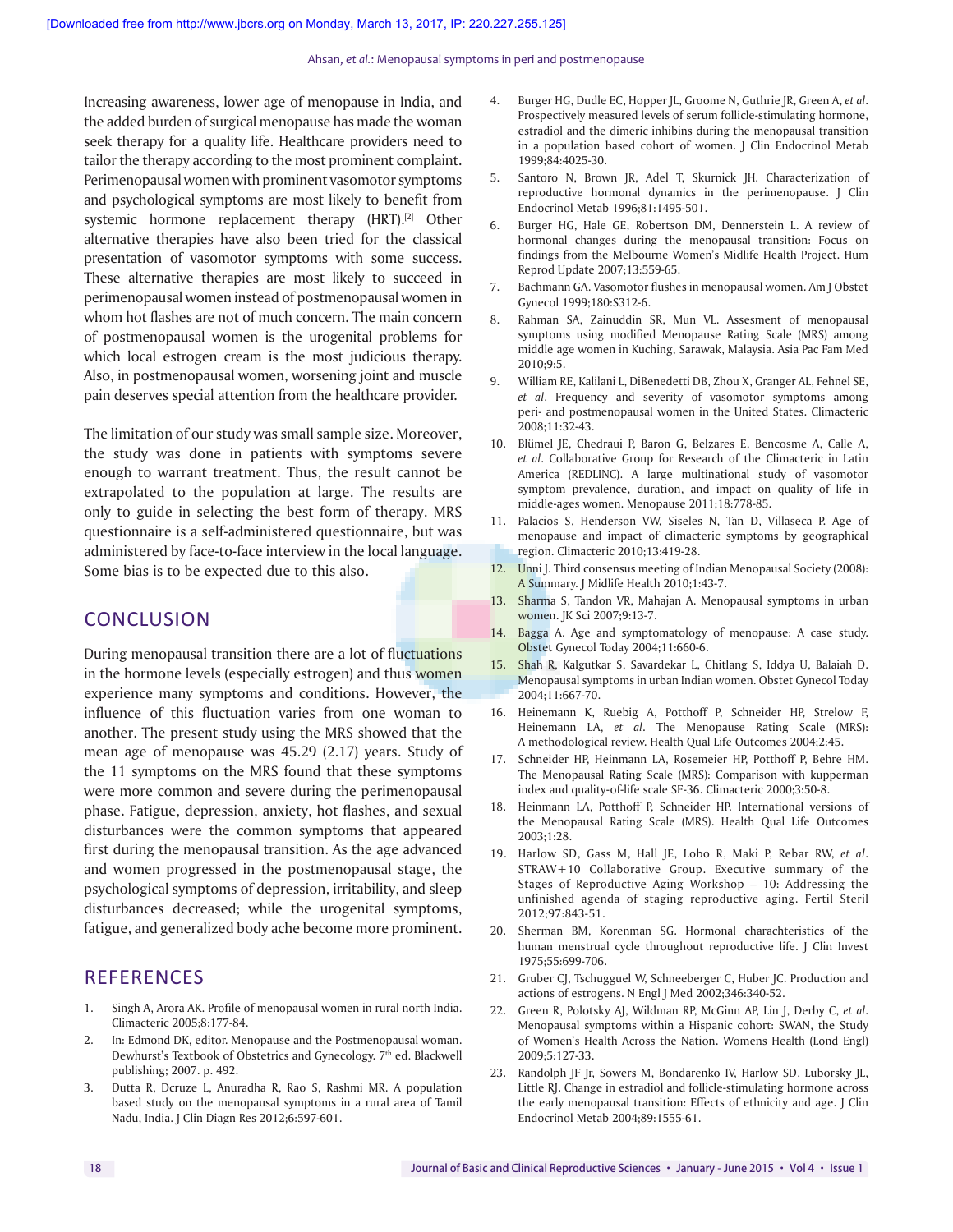- 24. Woods NF, Cray L, Mitchell ES, Herting JR. Endocrine biomarkers and symptom clusters during the menopausal transition and early postmenopause: Observations from the Seattle Midlife Women's Health Study. Menopause 2014;21:646‑52.
- 25. Thurston RC, Joffe H. Vasomotor symptoms and menopause: Finding's from the study on Women's Health across the Nation. Obstet Gynecol Clin North Am 2011;38:489‑501.
- 26. Gold EB, Block G, Crawford S, Lachance L, FitzGerald G, Miracle H, *et al*. Lifestyle and demographic factors in relation to vasomotor symptoms: Baseline results from the Study of Women's Health Across the Nation. Am J Epidemiol 2004;159:1189‑99.
- 27. Kravitz HM, Ganz PA, Bromberger J, Powell LH, Sutton‑Tyrrell K, Meyer PM. Sleep difficulty in women at midlife: A community survey of sleep and the menopausal transition. Menopause 2003;10:19‑28.
- 28. Tom SE, Kuh D, Guralnik JM, Mishra GD. Self-reported sleep difficulty during the menopausal transition: Results from a prospective cohort study. Menopause 2010;17:1128‑35.
- 29. Gao HL, Lin SQ, Wei Y, Chen Y, Wu ZL. The effect of age and menopausal status on musculoskeletal symptoms in Chinese women

aged 35‑64 years. Climacteric 2013;16:639‑45.

- 30. Jacobs DM, Tang MX, Stern Y, Sano M, Marder K, Bell KL, *et al*. Cognitive function in nondemented older women who took estrogen after menopause. Neurology 1998;50:368‑73.
- 31. Yaffe K, Sawaya G, Lieberburg I, Grady D. Estrogen therapy in postmenopausal women: Effects on cognitive function and dementia. JAMA 1998;279:688‑95.
- 32. Shumaker SA, Legault C, Rapp SR, Thal L, Wallace RB, Ockene JK, *et al*. Estrogen plus progestin and the incidence of dementia and mild cognitive impairment in postmenopausal women: The Women's Health Initiative Memory Study: A randomized controlled trial. JAMA 2003;289:2651‑62.
- 33. Henderson VW. Gonadal hormones and cognitive aging: A midline perspective. Womens Health (Lond Engl) 2011;7:81‑93.

**How to cite this article:** Ahsan M, Mallick AK, Singh R, Prasad RR. Assessment of menopausal symptoms during perimenopause and postmenopause in tertiary care hospital. J Basic Clin Reprod Sci 2015;4:14-9. **Source of Support:** Nil, **Conflict of Interest:** None declared